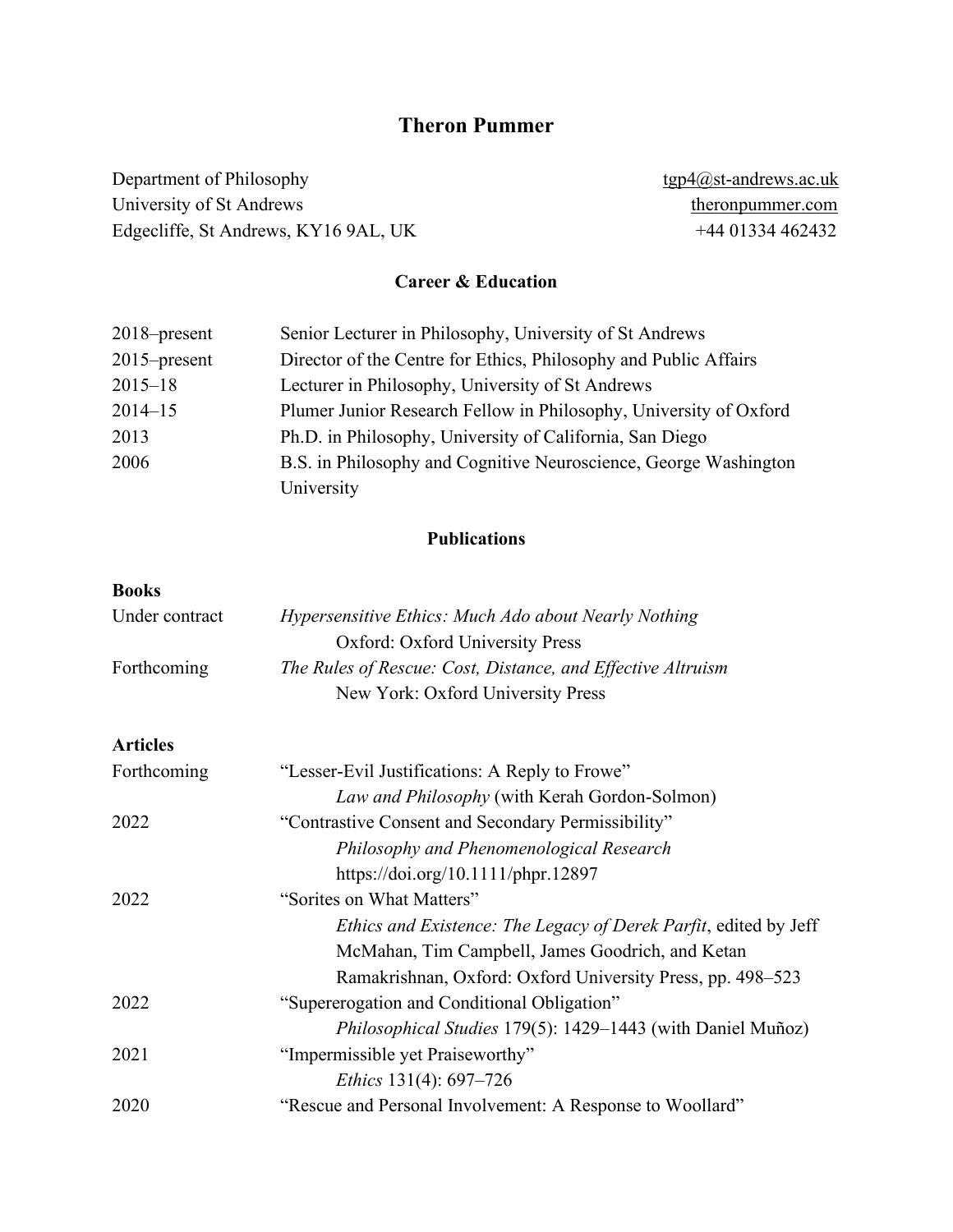|                       | <i>Analysis</i> 80(1): 59–66 (with Roger Crisp)                        |
|-----------------------|------------------------------------------------------------------------|
| 2020                  | "Effective Justice"                                                    |
|                       | Journal of Moral Philosophy 17(4): 398–415 (with Roger Crisp)          |
| 2019                  | "All or Nothing, but If Not All, Next Best or Nothing"                 |
|                       | The Journal of Philosophy $116(5)$ : 278-291                           |
| 2019                  | "The Worseness of Nonexistence"                                        |
|                       | Saving People from the Harm of Death, edited by Espen Gamlund          |
|                       | and Carl Tollef Solberg, New York: Oxford University Press, pp.        |
|                       | $215 - 228$                                                            |
| 2019                  | "Each-We Dilemmas and Effective Altruism"                              |
|                       | Journal of Practical Ethics 7(1): 24–32 (with Matthew Clark)           |
| 2018                  | "Spectrum Arguments and Hypersensitivity"                              |
|                       | Philosophical Studies 175(7): 1729-1744                                |
| 2017                  | "Lopsided Lives"                                                       |
|                       | Oxford Studies in Normative Ethics Volume 7, edited by Mark            |
|                       | Timmons, Oxford: Oxford University Press, pp. 275–296                  |
| 2016                  | "Whether and Where to Give"                                            |
|                       | Philosophy and Public Affairs 44(1): 77–95                             |
|                       | 2017 PEA Soup Readers' Choice Paper Prize                              |
|                       | 2017 discussion on PEA Soup (précis by Johann Frick)<br>$\blacksquare$ |
|                       | Nominated for the APA Article Prize                                    |
| 2014                  | "Does Division Multiply Desert?"                                       |
|                       | Philosophical Review 123(1): 43-77                                     |
| 2013                  | "Intuitions about Large Number Cases"                                  |
|                       | <i>Analysis</i> 73(1): 37–46                                           |
| <b>Edited Volume</b>  |                                                                        |
| 2019                  | Effective Altruism: Philosophical Issues                               |
|                       | Oxford: Oxford University Press (co-edited with Hilary Greaves)        |
| <b>Popular Pieces</b> |                                                                        |
| 2019                  | "Charity and Partiality"                                               |
|                       | Ethics and the Contemporary World, edited by David Edmonds,            |
|                       | Abingdon: Routledge, pp. 121–132                                       |
| 2016                  | "Risky Giving"                                                         |
|                       | The Philosophers' Magazine $73(2)$ : 62-70                             |
| 2016                  | "Adding Happy People"                                                  |
|                       |                                                                        |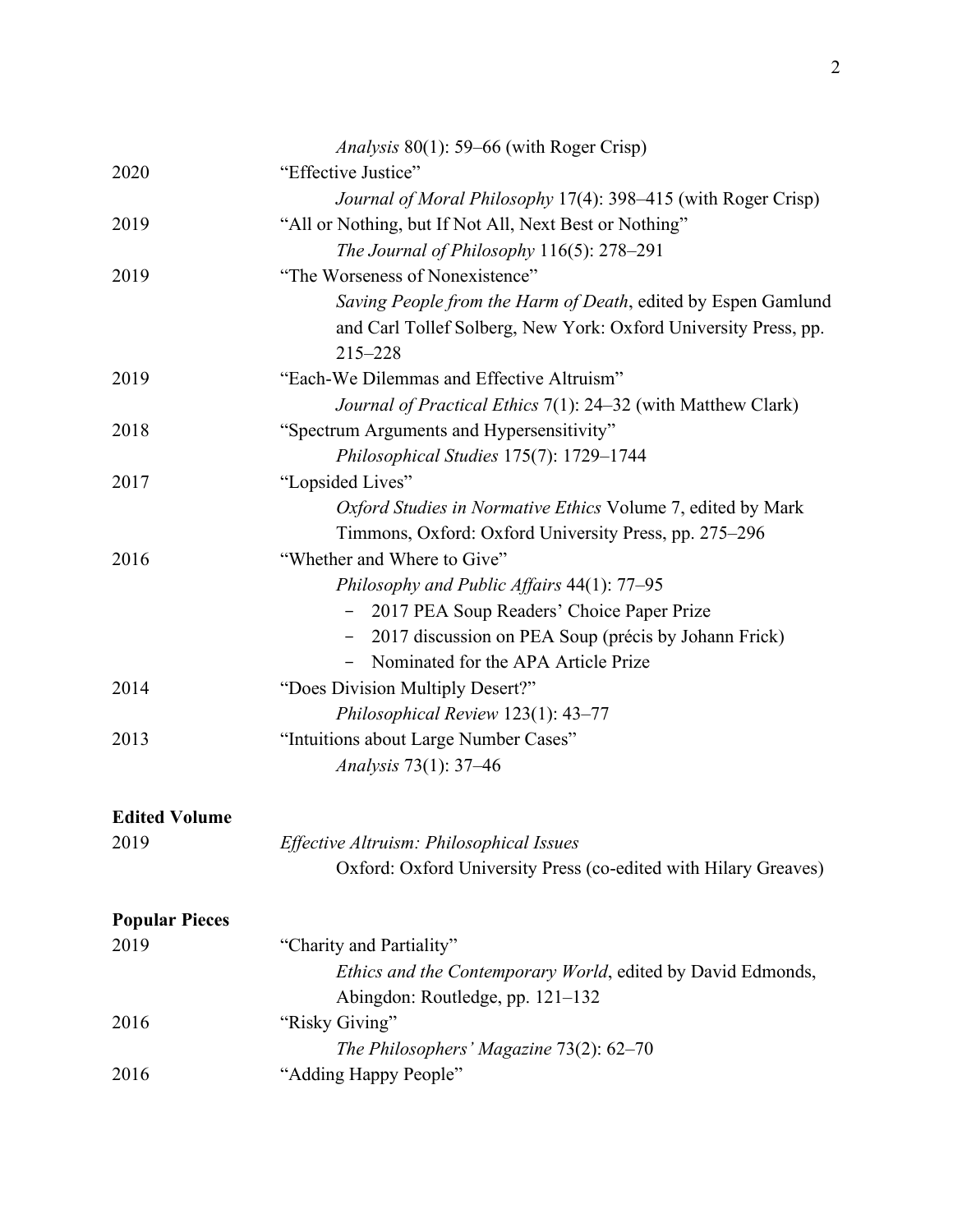## **Encyclopedia Entry**

| 2020 | "Effective Altruism"                                            |
|------|-----------------------------------------------------------------|
|      | International Encyclopedia of Ethics, edited by Hugh LaFollette |
|      | (with William MacAskill)                                        |

## **Reviews**

| The Precipice: Existential Risk and the Future of Humanity, by Toby Ord, |
|--------------------------------------------------------------------------|
| New York: Hachette, 2020                                                 |
| Notre Dame Philosophical Reviews                                         |
| The Ethics of Giving: Philosophers' Perspectives on Philanthropy, edited |
| by Paul Woodruff, New York: Oxford University Press, 2018                |
| Philosophical Quarterly 70(279): 426–429                                 |
|                                                                          |

## **Awards & Fellowships**

| 2023    | Visiting Fellow, Research School of Social Sciences, Australian National     |
|---------|------------------------------------------------------------------------------|
|         | University                                                                   |
| 2018-23 | Effective Altruism Grant, Centre for Effective Altruism                      |
| 2017    | PEA Soup Readers' Choice Paper Prize for "Whether and Where to Give"         |
| 2017    | Knowledge Exchange and Impact Fund, University of St Andrews                 |
| 2016    | Society for Applied Philosophy Conference Grant                              |
| 2016    | Mind Association Major Conference Grant                                      |
| 2015-16 | Scots Philosophical Association Conference Grant                             |
| 2015    | JN Wright Trust Conference Grant                                             |
| 2014-15 | Ethics Scholarship, St Anne's College, University of Oxford                  |
| 2010-11 | Humanities Graduate Student Researcher Fellowship, University of California, |
|         | San Diego                                                                    |

## **Postgraduate Supervision**

## **PhD**

| $2021$ -present | David MacDonald: "Sex and Consent"                                                      |
|-----------------|-----------------------------------------------------------------------------------------|
| 2020-present    | Luca Stroppa: "Being, Betterness, and Bets: aggregation and the value of<br>$l$ ife $"$ |
| 2020-present    | Joel Joseph: "The Ethics of Assisting Wild Animals"                                     |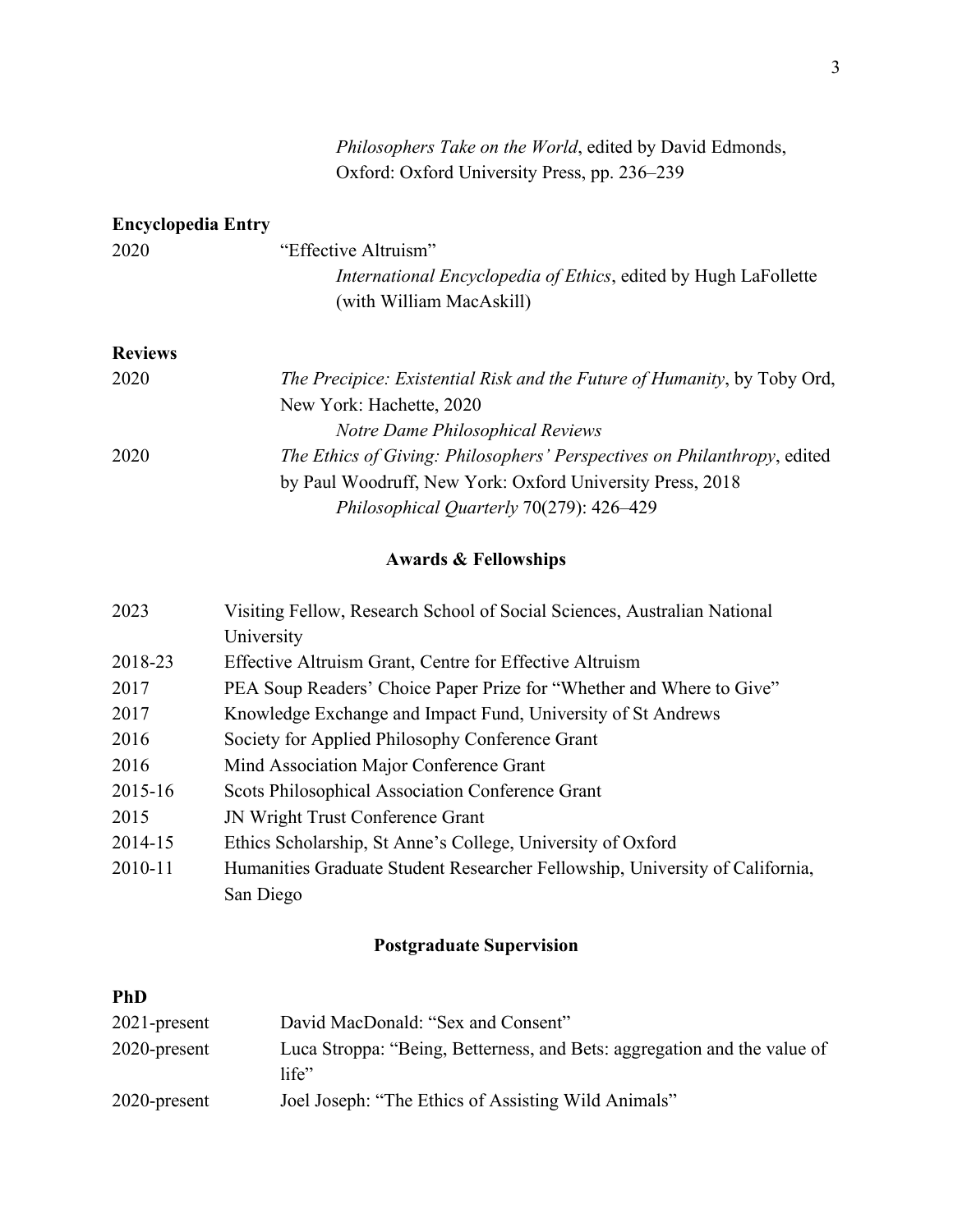| 2020            | Charlotte Unruh: "Doing and Allowing Harm to Future Generations"         |
|-----------------|--------------------------------------------------------------------------|
|                 | (Visiting PhD Student from the University of Southampton)                |
| 2019-present    | Philipp Schönegger: "Moral Decision-Making: Essays from Philosophy       |
|                 | and Economics"                                                           |
| 2019-2021       | Travis Manuel: "Supersubstantival Composition as Identity"               |
| 2018            | Ricardo Miguel: "The Moral Status of Animals and the Problem of          |
|                 | Substitutability" (Visiting PhD Student from the University of Lisbon)   |
| $2017$ -present | Matthew Clark: "The Weak Superiority View"                               |
| 2016-2020       | Anh-Quân Nguyen: "No Tears for Spilled Milk: Temporal Neutrality and     |
|                 | the Rationality of Future-Bias"                                          |
| 2016-2020       | Joseph Bowen: "Why More than What Happens Matters: Robust Rights         |
|                 | and Harmless Wronging" (Lecturer in Philosophy at the University of      |
|                 | Leeds, 2022-present; Postdoctoral Researcher at the Stockholm Centre for |
|                 | the Ethics of War and Peace, 2020-22)                                    |
|                 |                                                                          |

# **Master's**

| 2022      | Holly Muir: "Aggregation and the Separateness of Persons"                |
|-----------|--------------------------------------------------------------------------|
| 2021-2022 | Mattia Cecchinato: "How to Quasi-Survive through Future Generations"     |
| 2021      | Jackson Lone: "Environmental and Climate Ethics"                         |
| 2021      | Lee Wakeman: "Social Trust and Social Justice"                           |
| 2020      | Jacob Zionts: "Against Population Talk"                                  |
| 2019      | Philipp Schönegger: "Against Rationally Negligible Probabilities"        |
| 2018      | Carley Hollis: "A Social Egalitarian Population Ethics"                  |
| 2018      | Cian Sion: "Thinking in the last chance saloon: A case for making S-risk |
|           | prevention a global priority and an evaluation of mitigation strategies" |
| 2018      | Cai Qianyu: "Rethinking the Demandingness Objection in Ethics"           |
|           | (Visiting MPhil Student from the University of Hong Kong)                |
| 2016      | Shreeman Patel: "Harming, Benefiting and Comparativism: Defending        |
|           | The Procreation Asymmetry"                                               |
|           |                                                                          |

# **Public Philosophy**

| 2022 | "Effective Altruism"                                                   |
|------|------------------------------------------------------------------------|
|      | Brain in a Vat Podcast                                                 |
| 2022 | "Effective Altruism and the Rules of Rescue"                           |
|      | Masterclass in New Generation Philanthropy, Purdue University (Online) |
| 2022 | "On Doing Good: The Future of Effective Altruism"                      |
|      | Panelist at the Yale Philanthropy Conference (Online)                  |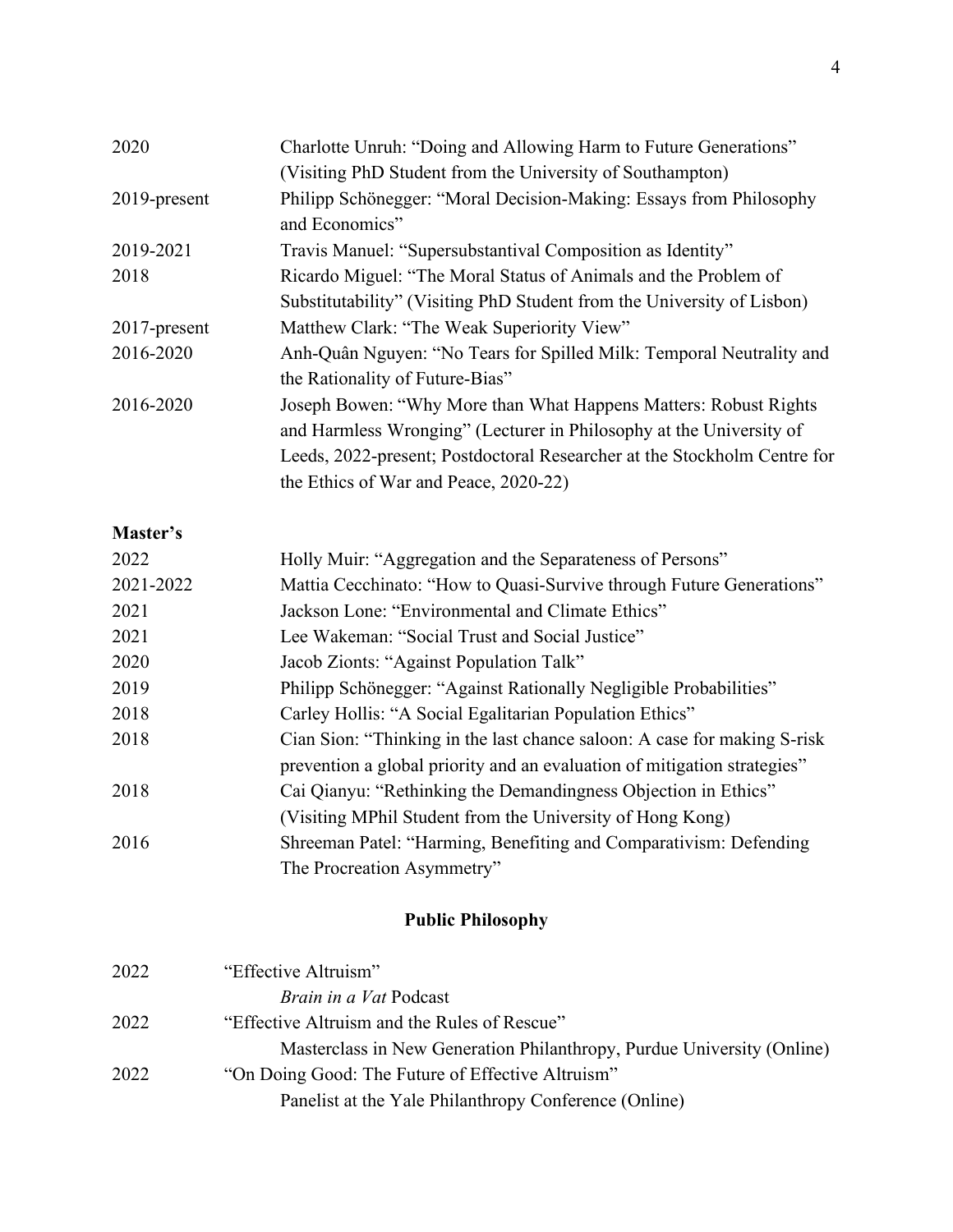| 2021 | "Maximising Our Impact in Global Health—A Panel Discussion"                    |
|------|--------------------------------------------------------------------------------|
|      | Event by One for the World: St Andrews, Effective Altruism St Andrews,         |
|      | and Students for Global Health St Andrews                                      |
| 2021 | "Secondary Permissibility and Enabling Harm: a Case of COVID-19"               |
|      | Public Ethics Blog, Stockholm Centre for the Ethics of War and Peace           |
| 2020 | "CEPPA Chats"                                                                  |
|      | Series of short video interviews with moral and political philosophers,        |
|      | produced in collaboration with Corporate Communications, University of         |
|      | St Andrews (interviewees include Helen Frowe, Hilary Greaves, Roger            |
|      | Crisp, Jeff McMahan, Susan Wolf, John Haldane, Julia Nefsky, Thomas            |
|      | Schmidt, and Cécile Fabre)                                                     |
| 2019 | "The Moral Mathematics of Letting People Die"                                  |
|      | OUPblog: Oxford University Press's Academic Insights for the Thinking          |
|      | World                                                                          |
| 2019 | "Effective Altruism, Incommensurability, and Intransitivity"                   |
|      | <b>Effective Altruism Sweden</b>                                               |
| 2017 | "What's bad about being good?"                                                 |
|      | Interview and long-form article on my research by the University of St         |
|      | Andrews, advertised through the University's homepage and social media         |
| 2017 | "Effective giving: how the world's wealthy could help millions more people for |
|      | free"                                                                          |
|      | The Conversation, republished in EconoTimes and Alliance, and translated       |
|      | into Portuguese in Altruismo Eficaz                                            |
| 2017 | "The Philosophy and History of Effective Altruism"                             |
|      | St Andrews Branch of the Association of University Administrators (with        |
|      | Rufaida Al Hashmi)                                                             |
| 2017 | "On Failing to Put My Money Where My Mouth Is"                                 |
|      | Philosophers and the Philosophical Life Conference, University of St           |
|      | Andrews                                                                        |
| 2016 | "Effective Altruism"                                                           |
|      | Research Impact Brokerage Event, University of St Andrews                      |
| 2016 | "Effective Justice"                                                            |
|      | Giving What We Can: Glasgow, University of Glasgow                             |
| 2016 | "The Ethics of Giving"                                                         |
|      | Research Impact Brokerage Event, University of St Andrews                      |
| 2015 | "Giving What We Can: St Andrews Lecturer changes the way we think about        |
|      | charity"                                                                       |
|      | The Saint, by Oscar Westerblad (on "Whether and Where to Give")                |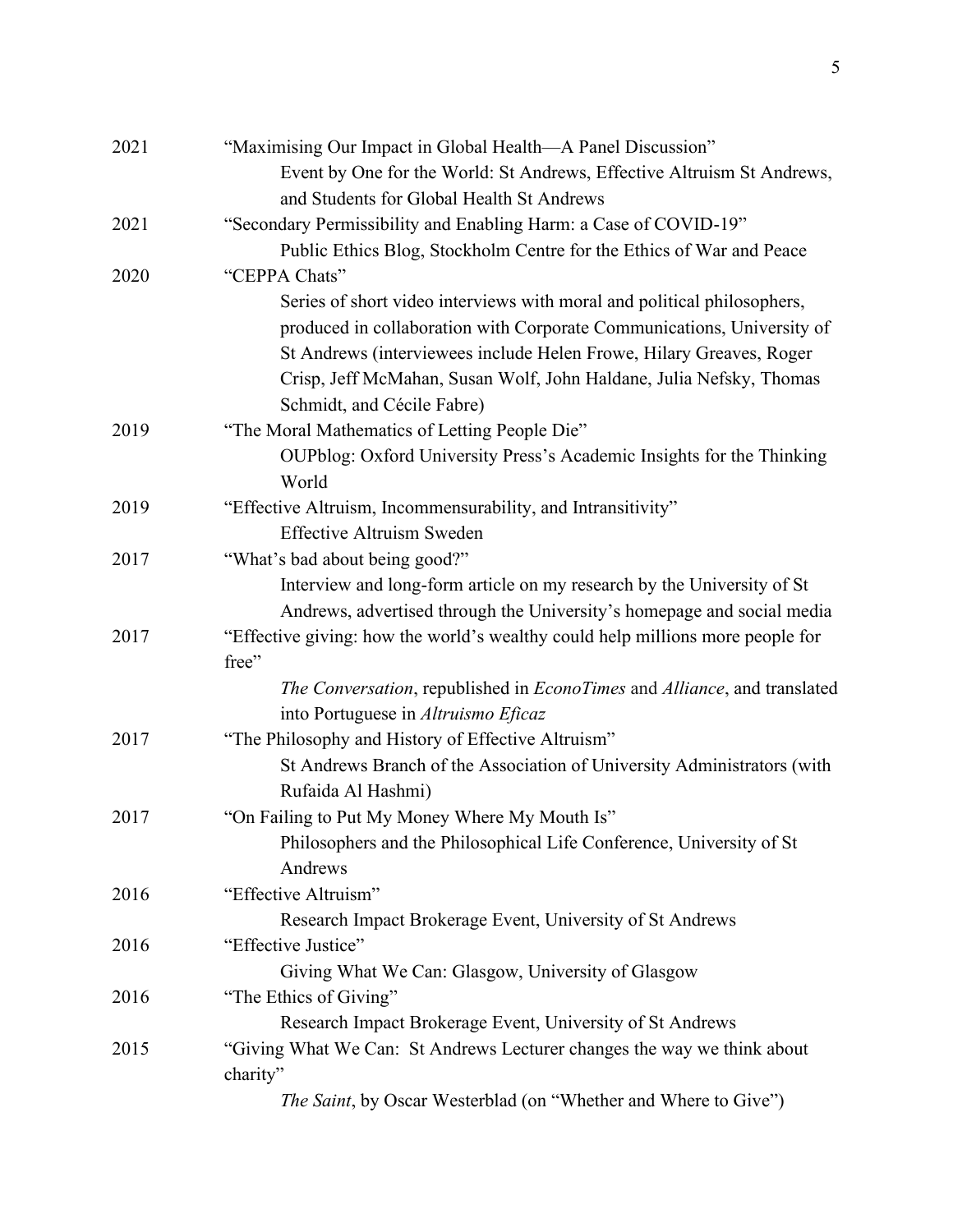| 2015    | "The Ethics of Giving: Why, Where, and How Much?"                        |
|---------|--------------------------------------------------------------------------|
|         | <b>Australian National University</b>                                    |
| 2015    | "Distributive Ethics, Health Care Allocation, and Personalised Medicine" |
|         | Personalised Medicine and Resource Allocation Conference, University of  |
|         | Oxford (with Roger Crisp)                                                |
| 2014-15 | Oxford Practical Ethics Blog (11 Posts)                                  |
|         | Uehiro Centre for Practical Ethics, University of Oxford                 |
| 2014    | "The Practical Importance of Theoretical Population Ethics"              |
|         | Workshop in Population Ethics, University of Oxford                      |
| 2014    | "Effective Giving and Drowning Child Analogies"                          |
|         | UC San Diego                                                             |
| 2013    | "Effective Giving and Drowning Child Analogies"                          |
|         | San Diego State University                                               |
| 2013    | "Making the Greatest Difference with Your Career"                        |
|         | Go Make a Difference Conference, UC San Diego                            |
|         |                                                                          |

# **Academic Presentations**

|                  | October 2022 "What is Hypersensitivity?"                                             |
|------------------|--------------------------------------------------------------------------------------|
|                  | University of Fribourg                                                               |
| <b>July 2022</b> | "Contrastive Consent and Secondary Permissibility"                                   |
|                  | The Joint Session of the Aristotelian Society and the Mind Association,              |
|                  | University of St Andrews                                                             |
| June 2022        | "Imperfect Duties not to Do Harm"                                                    |
|                  | Summer Reflectorium, University of St Andrews                                        |
| May 2022         | "Comments on Jonas Haeg's 'A Duty to Accommodate Wrongdoers?""                       |
|                  | 4 <sup>th</sup> Centre for Ethics, Philosophy and Public Affairs Graduate Conference |
|                  | (Online)                                                                             |
| April 2022       | "The Rules of Rescue: Cost, Distance, and Effective Altruism"                        |
|                  | University of Edinburgh                                                              |
| March 2022       | "Contrastive Consent and Secondary Permissibility"                                   |
|                  | Queen's University (Online)                                                          |
| Dec 2021         | "The Rules of Rescue: Cost, Distance, and Effective Altruism"                        |
|                  | Keynote at the $7th$ Stockholm Graduate Conference in Philosophy (Online)            |
| Nov 2021         | "The Rules of Rescue: Cost, Distance, and Effective Altruism"                        |
|                  | University of Toronto (Online)                                                       |
| Oct 2021         | "Whether and Where to Give"                                                          |
|                  | Queen's University (Online)                                                          |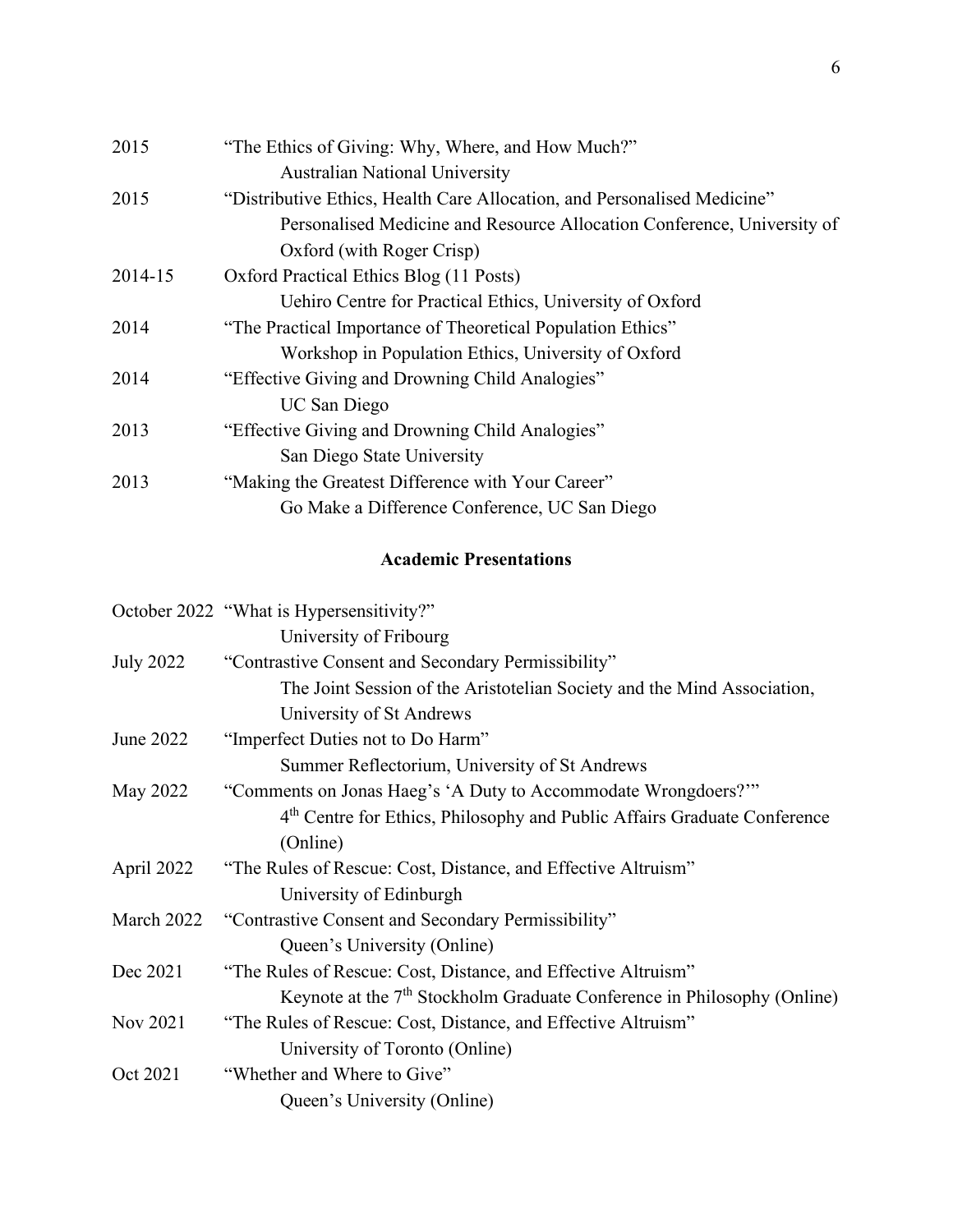| Sept 2021        | "The Rules of Rescue: Cost, Distance, and Effective Altruism"                                   |
|------------------|-------------------------------------------------------------------------------------------------|
|                  | <b>Rutgers University (Online)</b>                                                              |
| <b>July 2021</b> | "The Rules of Rescue: Cost, Distance, and Effective Altruism"<br>University of Vermont (Online) |
|                  |                                                                                                 |
| May 2021         | "Comments on Helen Frowe's 'Harm-Preventing Resources'"                                         |
|                  | 2 <sup>nd</sup> Rights Workshop: Rights and Harm (Online)                                       |
| May 2021         | "The Rules of Rescue: Cost, Distance, and Effective Altruism"                                   |
|                  | University of California, San Diego (Online)                                                    |
| April 2021       | "The Rules of Rescue: Cost, Distance, and Effective Altruism"                                   |
|                  | University of California, Davis (Online)                                                        |
| April 2021       | "The Rules of Rescue: Cost, Distance, and Effective Altruism"                                   |
|                  | Worldwide Book Workshop (Four Sessions, Online)                                                 |
| Feb 2021         | "Comments on Alexander Velichkov's 'The Natural Emotional Roots of Free                         |
|                  | Will Skepticism and Compatibilism"                                                              |
|                  | 3 <sup>rd</sup> Centre for Ethics, Philosophy and Public Affairs Graduate Conference            |
|                  | (Online)                                                                                        |
| Nov 2020         | "Impermissible Yet Praiseworthy"                                                                |
|                  | Queen's University (Online)                                                                     |
| Sept 2020        | "Conditional Obligations and Supererogation"                                                    |
|                  | All or Nothing Workshop Miniseries (Online)                                                     |
| Oct 2019         | "More on Rescue, Cost, and Numbers"                                                             |
|                  | Princeton Workshop in Normative Philosophy, Princeton University                                |
| Oct 2019         | "Rescue, Cost, and Numbers"                                                                     |
|                  | Ira W. DeCamp Seminar, Princeton University                                                     |
| Oct 2019         | "Rescue, Cost, and Numbers"                                                                     |
|                  | Value Theory Reading Group, Rutgers University                                                  |
| Oct 2019         | "Rescue, Cost, and Numbers"                                                                     |
|                  | Moral Philosophy Working Group, Yale University                                                 |
| Sept 2019        | "Comments on Julia Driver's "Ethical" Hunting"                                                  |
|                  | Oxford Workshop on Animal Ethics, University of Oxford                                          |
| April 2019       | "All or Nothing, but If Not All, Next Best or Nothing"                                          |
|                  | Stockholm University (commentator: Krister Bykvist)                                             |
| April 2019       | "Sorites on What Matters"                                                                       |
|                  | Institute for Futures Studies, Stockholm                                                        |
| March 2019       | "Rescue and Charity"                                                                            |
|                  | University of Edinburgh                                                                         |
| March 2019       | "All or Nothing, but If Not All, Next Best or Nothing"                                          |
|                  | Political Theory Research Group, University of Edinburgh                                        |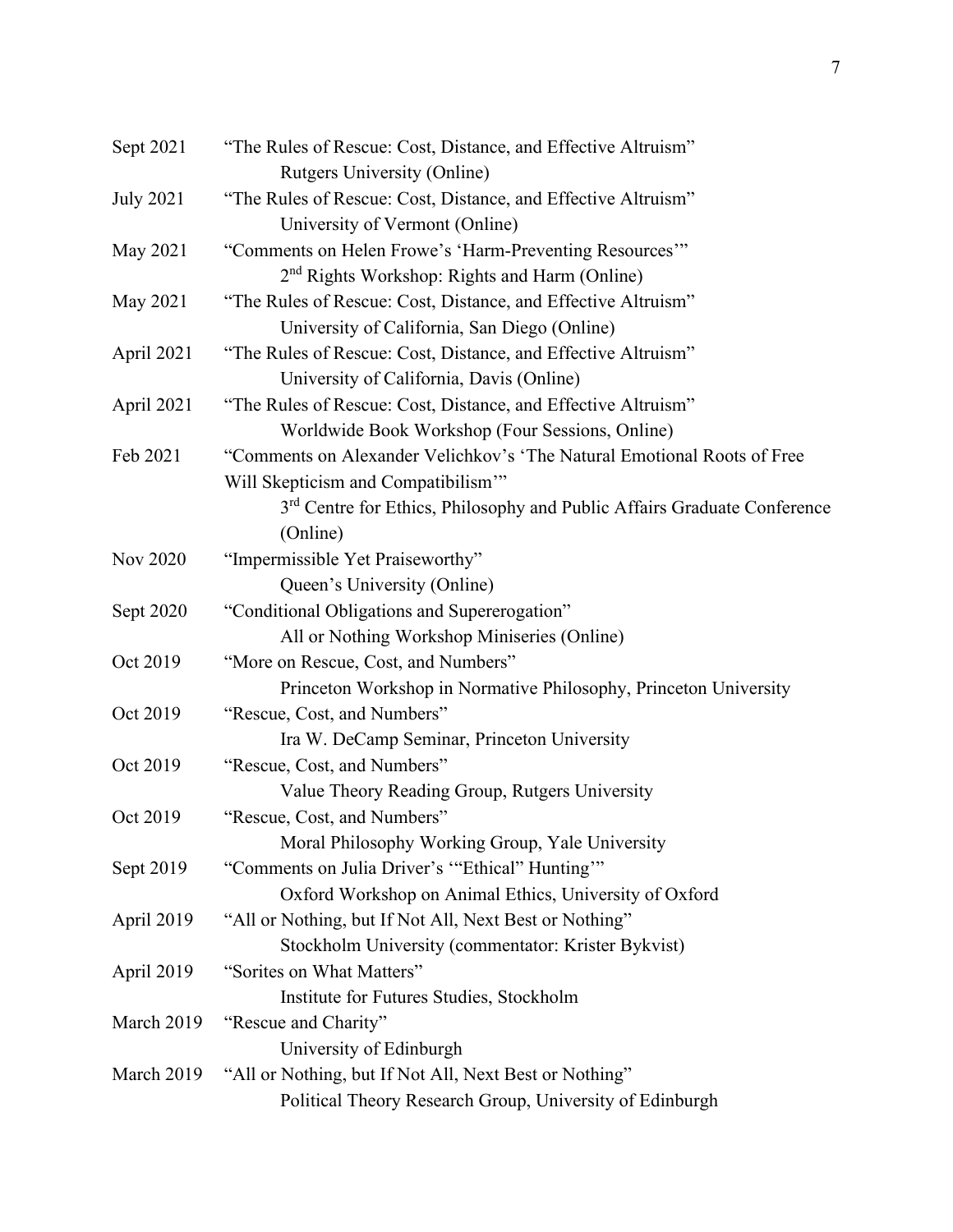| March 2019 | "Suboptimal Charity"                                                                 |
|------------|--------------------------------------------------------------------------------------|
|            | Choice Group, London School of Economics                                             |
| March 2019 | "Suboptimal Charity"                                                                 |
|            | School of Government, University of Oxford                                           |
| Feb 2019   | "Comments on Jessica Fischer's 'On Doing Less Good""                                 |
|            | 2 <sup>nd</sup> Centre for Ethics, Philosophy and Public Affairs Graduate Conference |
| Feb 2019   | "All or Nothing, but If Not All, Next Best or Nothing"                               |
|            | University of York                                                                   |
| Oct 2018   | "Suboptimal Charity" and "All or Nothing, but If Not All, Next Best or Nothing"      |
|            | Centre for Ethics, Law and Public Affairs, University of Warwick                     |
| Oct 2018   | "Sorites on What Matters"                                                            |
|            | Metaphysics Reading Group, University of St Andrews                                  |
| Oct 2018   | "Suboptimal Charity"                                                                 |
|            | St Andrews Philosophy Society, University of St Andrews                              |
| June 2018  | "All or Nothing, but If Not All, Next Best or Nothing"                               |
|            | Summer Reflectorium, University of St Andrews                                        |
| May 2018   | "Sorites on What Matters"                                                            |
|            | Conference in Memory of Derek Parfit, University of Oxford                           |
| May 2018   | "Whether and Where to Give"                                                          |
|            | University of Edinburgh                                                              |
| April 2018 | "Optimizing outside Options"                                                         |
|            | University of Cambridge                                                              |
| April 2018 | "Optimizing outside Options"                                                         |
|            | Moral Philosophy Seminar, University of Oxford                                       |
| Feb 2018   | "Comments on Korbinian Rüger's 'Aggregation with Constraints""                       |
|            | Centre for Ethics, Philosophy and Public Affairs Graduate Conference                 |
| Oct 2017   | "Avoid Gratuitous Nonbeneficence"                                                    |
|            | Effective Altruism Workshop, Trinity College Dublin                                  |
| Sept 2017  | "Avoid Gratuitous Nonbeneficence"                                                    |
|            | St Andrews Philosophy Society, University of St Andrews                              |
| Jan 2017   | "Spectrum Arguments and Hypersensitivity"                                            |
|            | University of Southern California                                                    |
| Nov 2016   | "Effective Justice" (with Roger Crisp)                                               |
|            | Oxford Workshop on Effective Altruism, University of Oxford                          |
| Nov 2016   | "Comments on Jeff McMahan's 'Doing Good and Doing the Best"                          |
|            | St Andrews Philosophy Society, University of St Andrews                              |
| Sept 2016  | "Effective Justice"                                                                  |
|            | St Andrews Philosophy Society, University of St Andrews                              |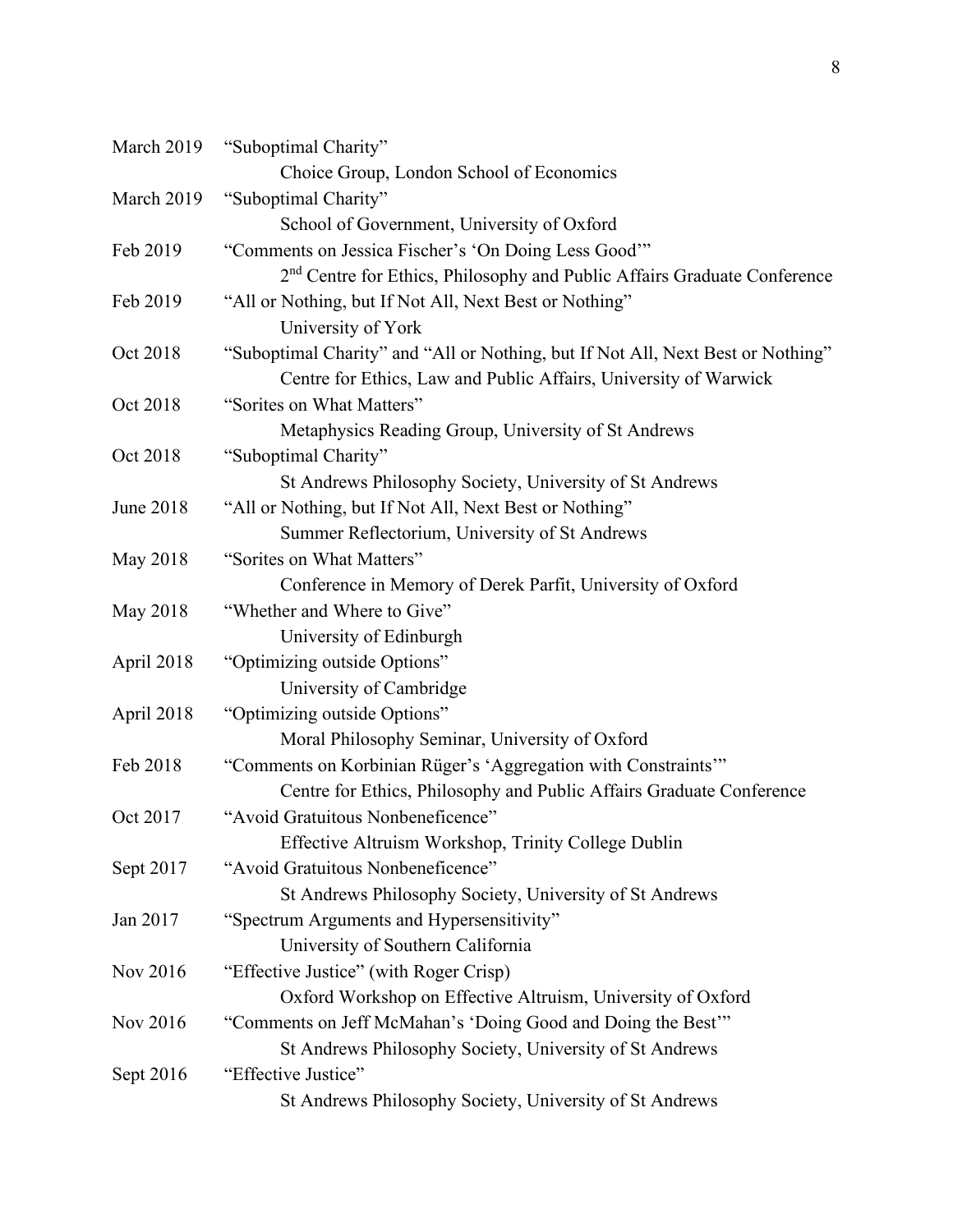| June 2016  | "Unbounded Lives"                                                      |
|------------|------------------------------------------------------------------------|
|            | White Rose Early Career Ethics Researchers Conference, University of   |
|            | York (commentator: Christopher Jay)                                    |
| Jan 2016   | "Lopsided Lives"                                                       |
|            | Seventh Annual Arizona Workshop in Normative Ethics, University of     |
|            | Arizona                                                                |
| Dec 2015   | "The Worseness of Nonexistence"                                        |
|            | Winter Reflectorium, University of St Andrews                          |
| Nov 2015   | "The Worseness of Nonexistence"                                        |
|            | Theoretical Population Ethics Conference, University of Oxford         |
| Oct 2015   | "Whether and Where to Give"                                            |
|            | St Andrews Philosophy Society, University of St Andrews                |
| June 2015  | "The Worseness of Nonexistence"                                        |
|            | Saving Lives from the Badness of Death Conference, University of Oslo  |
| May 2015   | "The Worseness of Nonexistence"                                        |
|            | Life and Death: Contemporary Philosophical Perspectives, Henry Janssen |
|            | Memorial Conference in Philosophy, San Diego State University          |
| May 2015   | "The Worseness of Nonexistence"                                        |
|            | Population Ethics Work-In-Progress Seminar, University of Oxford       |
| April 2015 | "Spectrum Paradoxes and their Solutions"                               |
|            | <b>Australian National University</b>                                  |
| March 2015 | "Whether and Where to Give"                                            |
|            | <b>Charles Sturt University</b>                                        |
| March 2015 | "Whether and Where to Give"                                            |
|            | University of Melbourne                                                |
| March 2015 | "Whether and Where to Give"                                            |
|            | Moral and Political Philosophy Work-In-Progress Group, University of   |
|            | Oxford                                                                 |
| Feb 2015   | "The Priority Monster"                                                 |
|            | University of St Andrews                                               |
| Feb 2015   | "The Priority Monster"                                                 |
|            | University of Leeds                                                    |
| Feb 2015   | "The Priority Monster"                                                 |
|            | University of Oxford                                                   |
| Jan 2015   | "Whether and Where to Give"                                            |
|            | Oxford Uehiro Centre for Practical Ethics Work-In-Progress Seminar,    |
|            | University of Oxford                                                   |
| Jan 2015   | "Can Distributive Ethics Survive Fission and Fusion?"                  |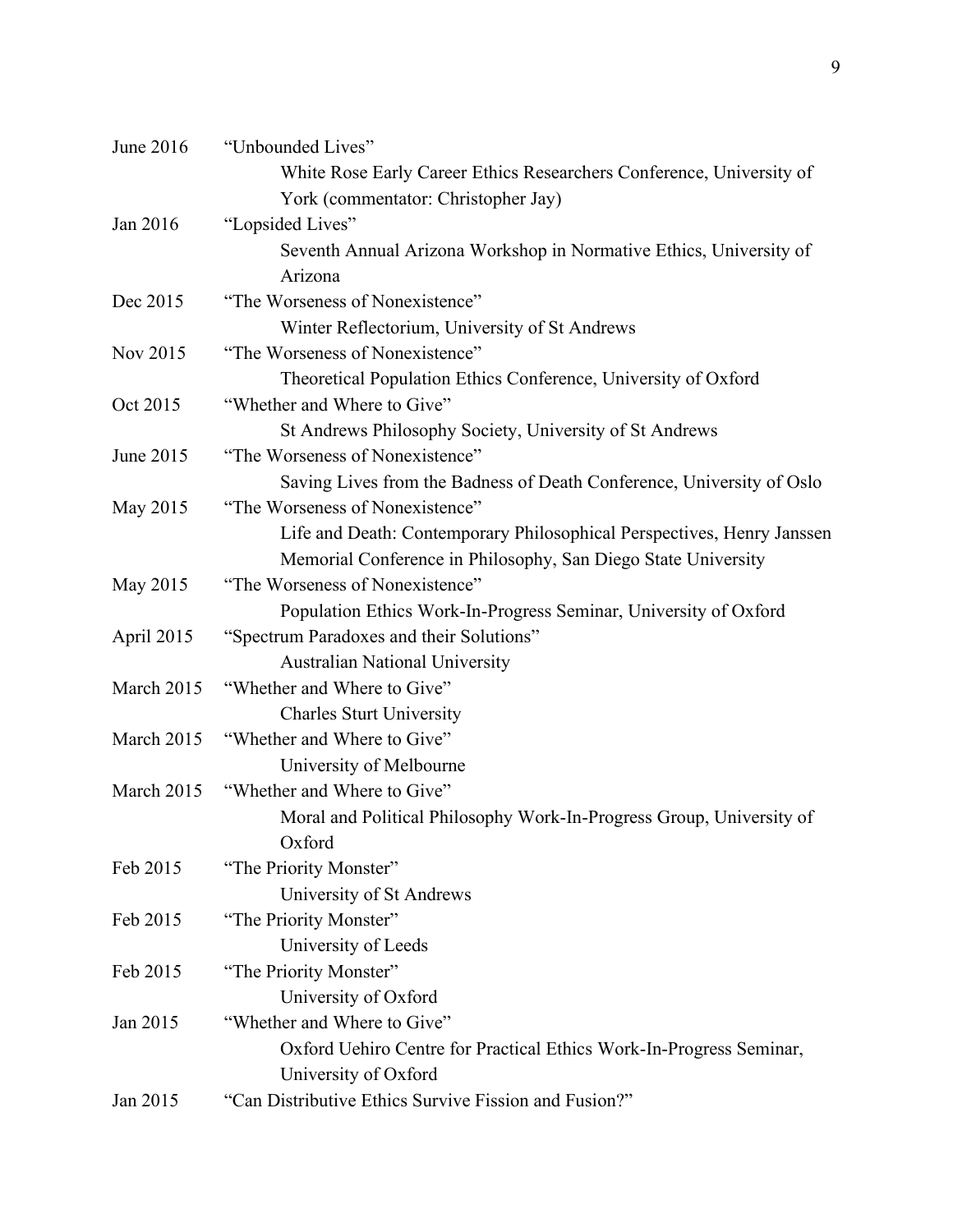|                  | Population Ethics Work-In-Progress Seminar, University of Oxford       |
|------------------|------------------------------------------------------------------------|
| Nov 2014         | "Whether and Where to Give"                                            |
|                  | Applied Ethics Discussion Group, University of Oxford                  |
| Nov 2014         | "What's Wrong with Cycling?"                                           |
|                  | Population Ethics Work-In-Progress Seminar, University of Oxford       |
| Oct 2014         | "The Priority Monster"                                                 |
|                  | Population Ethics Work-In-Progress Seminar, University of Oxford       |
| <b>July 2014</b> | "What's Wrong with Cycling?"                                           |
|                  | British Society for Ethical Theory Annual Conference, University of    |
|                  | Cambridge (unable to attend)                                           |
| Feb 2014         | "Can Distributive Ethics Survive Fission and Fusion?"                  |
|                  | Western Washington University                                          |
| Jan 2014         | "Spectrum Arguments and Distributive Justice"                          |
|                  | University of Utah                                                     |
| Oct 2013         | "Intuitions about General Principles"                                  |
|                  | Southern California Philosophy Conference, San Diego State University  |
| May 2013         | "Reasons for Transitivity"                                             |
|                  | Annual Graduate Philosophy Conference, UC San Diego                    |
| April 2013       | "The Problem of Joyless Life"                                          |
|                  | Princeton-Rutgers Graduate Philosophy Conference, Princeton University |
|                  | and Rutgers University (commentator: Tim Campbell)                     |
| April 2013       | "The Problem of Joyless Life"                                          |
|                  | Berkeley-Stanford-Davis Graduate Philosophy Conference, UC Berkeley    |
|                  | (commentator: Kirsten Pickering)                                       |
| Feb 2013         | "The Priority Monster"                                                 |
|                  | University of Edinburgh                                                |
| Sept 2012        | "Intuitions about Large Number Cases"                                  |
|                  | British Postgraduate Philosophy Association Annual Conference,         |
|                  | University of Edinburgh (unable to attend)                             |
| Aug 2012         | "Would Division Multiply Desert?"                                      |
|                  | Rocky Mountain Ethics Congress 2012, University of Colorado at Boulder |
|                  | (commentator: Jeff McMahan)                                            |
| May 2012         | "Intuitions about Large Number Cases"                                  |
|                  | Annual Graduate Philosophy Conference, UC San Diego                    |
| April 2012       | "Would Division Multiply Desert?"                                      |
|                  | Berkeley-Stanford-Davis Graduate Philosophy Conference, Stanford       |
|                  | University (commentator: R. J. Leland)                                 |
| <b>July 2011</b> | "The Priority Monster"                                                 |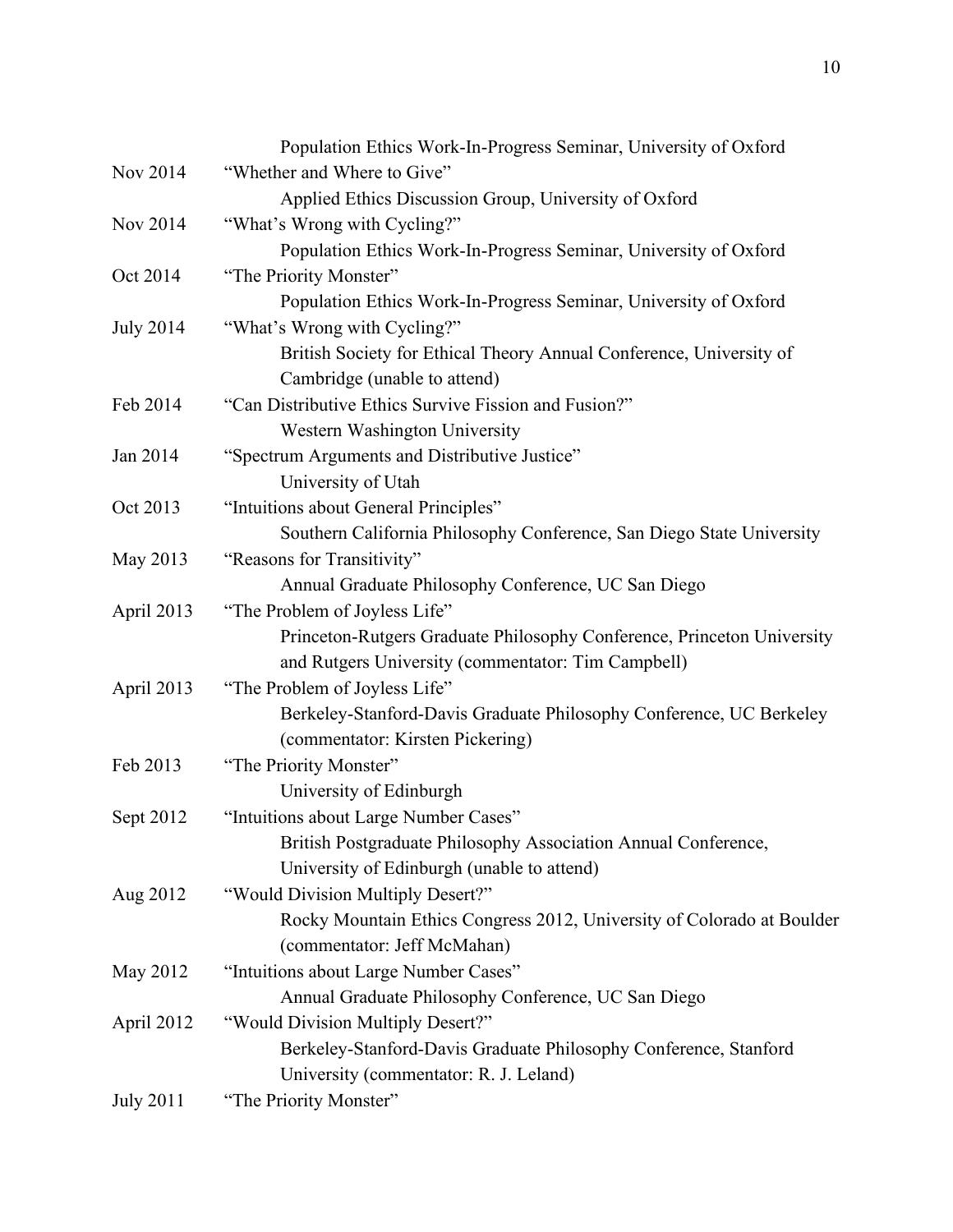|            | Society for Applied Philosophy Annual Conference 2011, University of      |
|------------|---------------------------------------------------------------------------|
|            | Manchester (commentator: Arne Norderhaug)                                 |
| June 2011  | "The Priority Monster"                                                    |
|            | International Society for Utilitarian Studies XI Conference, Lucca, Italy |
| April 2011 | "The Priority Monster"                                                    |
|            | Stephen L. Weber Graduate Conference in Ethics, San Diego State           |
|            | University (commentator: Kelly Vincent)                                   |
| April 2011 | "Comments on Kelly Vincent's 'Consequentialism and Commitments"           |
|            | Stephen L. Weber Graduate Conference in Ethics, San Diego State           |
|            | University                                                                |
| March 2011 | "The Priority Monster"                                                    |
|            | Valuing Lives: A Conference on Ethics in Health & the Environment,        |
|            | New York University (commentator: Greg Bognar)                            |
| May 2009   | "The Preferences of Mill's Competent Judges: Evidential or Criterial?"    |
|            | Graduate Philosophy Colloquium, UC San Diego                              |
|            |                                                                           |

# **Teaching**

| $2015$ -present | Lecturer, University of St Andrews                                     |
|-----------------|------------------------------------------------------------------------|
|                 | Moral and Aesthetic Value (Spring 2018), Moral and Political           |
|                 | Controversies (Autumn 2015, 2016, and 2017), Graduate Seminar:         |
|                 | Topics in Recent Moral Theory (Autumn 2015, 2016, and 2017),           |
|                 | Contemporary Moral Theory (Autumn 2015 and 2017), Life and             |
|                 | Death (Spring 2017), Reading Philosophy (Spring 2017), Effective       |
|                 | Altruism (Autumn 2016), Value and Normativity (Spring 2016)            |
| 2018-19         | Director of Teaching and Lecturer, Summer Academic Experience Course,  |
|                 | University of St Andrews (high school level)                           |
|                 | Moral Philosophy in the Age of Artificial Intelligence (initially for  |
|                 | 2020, postponed) and <i>Introduction to Moral Philosophy</i> (2018 and |
|                 | 2019)                                                                  |
| 2017-19         | Director of Teaching and Lecturer, Summer Short Programme, University  |
|                 | of St Andrews (high school level)                                      |
|                 | Philosophy, Politics, and Economics                                    |
| 2015            | Lecturer, St Anne's College, Oxford Summer School, Garden              |
|                 | International School, Kuala Lumpur, Malaysia (high school level)       |
|                 | Philosophy, Politics, and Economics                                    |
| 2014-15         | Tutor, St Anne's College, Queen's College, and University College,     |
|                 | University of Oxford                                                   |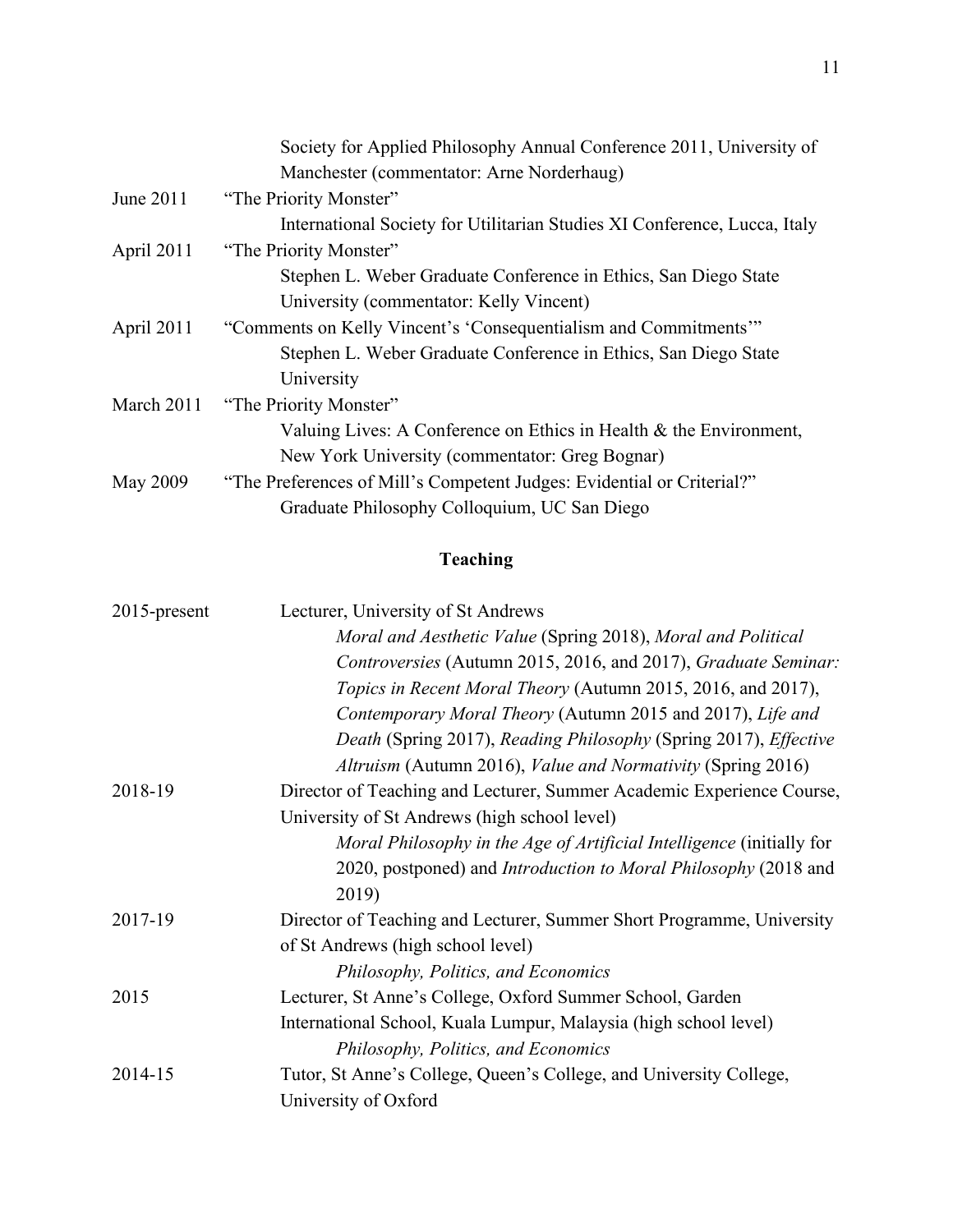|         | <i>Ethics</i> (Michaelmas 2014, Hilary 2015) and <i>Moral Philosophy</i> |
|---------|--------------------------------------------------------------------------|
|         | (Trinity 2015)                                                           |
| 2014-15 | Graduate Seminar Convener, Faculty of Philosophy, University of Oxford   |
|         | Population Ethics (Trinity 2015) and Practical Ethics                    |
|         | (Michaelmas 2014, week 8)                                                |
| 2014    | Lecturer, Department of Philosophy, UC San Diego                         |
|         | Introduction to Philosophy (Spring 2014) and Ethics and Society II       |
|         | (Winter $2014$ )                                                         |
| 2011-13 | Instructor, Department of Philosophy, UC San Diego                       |
|         | <i>Introduction to Philosophy: Ethics</i> (Winter 2013) and              |
|         | Contemporary Moral Issues (Summer 2011, 2012, and 2013)                  |
| 2006-12 | Teaching Assistant, Department of Philosophy, UC San Diego               |
|         | Ethics and Society, Philosophy of Religion, Mill's Moral and             |
|         | Political Philosophy, Biomedical Ethics, Philosophy of Mind,             |
|         | Philosophy of Neuroscience, Introduction to Philosophy,                  |
|         | Contemporary Legal Issues, Logic and Decision-Making, and                |
|         | Epistemology                                                             |

#### **Administrative Roles**

| $2015$ -present | Director of the Centre for Ethics, Philosophy and Public Affairs, |
|-----------------|-------------------------------------------------------------------|
|                 | University of St Andrews                                          |
|                 | https://ceppa.wp.st-andrews.ac.uk/                                |
| 2010-11         | Graduate Student Representative, University of California, San    |
|                 | Diego                                                             |

#### **Professional Service**

**Nominating Editor:** *Philosopher's Annual* (2020-present) **Area Editor:** *Ergo* (2019-present) **Editorial Board:** *Philosophical Quarterly* (2015-present), *Utilitas* (2014-present) **Guest Editor:** *Public Affairs Quarterly* (for a special issue on effective altruism) **Category Editor:** *PhilPapers* (2014-2021) **Executive Committee Member:** Society for Applied Philosophy (2020-present) **Press Referee:** Oxford University Press (x2), Routledge **Journal Referee:** *Nous* (x6)*, Ethics* (x3)*, Analysis* (x6)*, Philosophical Studies* (x5)*, Australasian Journal of Philosophy* (x4)*, Philosophy and Phenomenological Research, Journal of Political Philosophy* (x3)*, Journal of Moral Philosophy* (x11)*, Journal of Ethics and Social Philosophy*